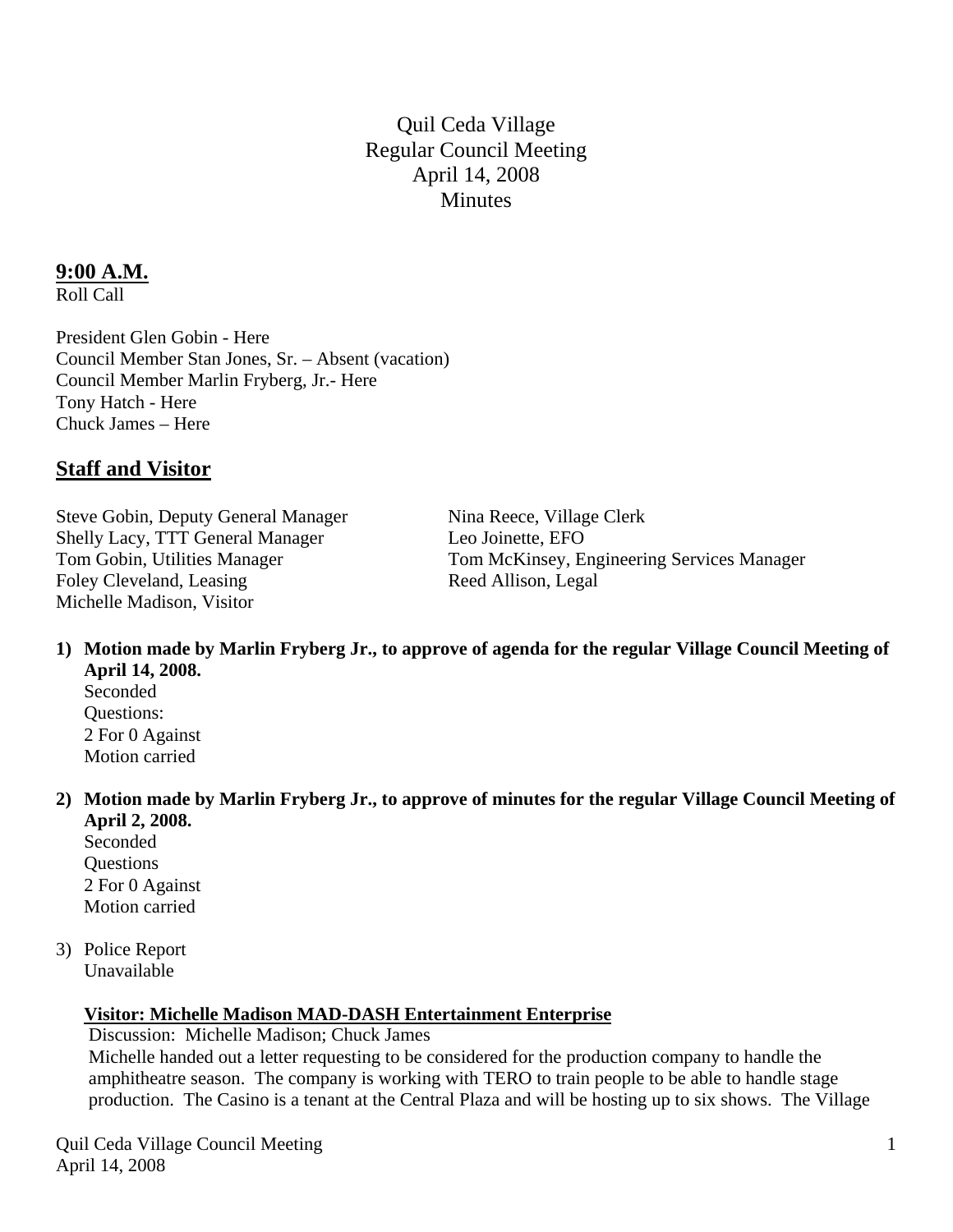will continue to operate other types of events in the area in addition to the concert season. MAD-Dash is a TERO certified Tribal Member owned business. Staff will be working on this and will be determining if there is a need to hire a production company to assist any events. Where would the budget come from for this? QCV has been unable to do their own schedule because they were waiting for the Casino to set the dates for their concerts. The Village is taking full responsibility for the property. MAD-Dash is informing the Council on its abilities and would appreciate the opportunity to bid on the production of venues at the Central Plaza.

## **Finance**

**4) Motion made by Marlin Fryberg, Jr. to approve Resolution No. 2008-006 which establishes two checking accounts at Wells Fargo Bank. The checking accounts will be used for the QCV Administration/Maintenance/Finance/HR accounts and QCV Utility Account.**  Seconded

 Questions: 2 For 0 Against Motion carried

# **Utilities**

5) Consideration of an amendment to TTT Resolution #2007-145 for Fenton Sludge Dryer in the amount Of \$1,023,893.00 to \$1,066,338.00 to cover the cost associated with the dismantling of steel structure and moving the fence at the MBR plant with funding to come from the Hotel Syndicated Loan. Discussion: Tom Gobin, Chuck James, Marlin Fryberg, Jr.,

This is an FYI on the Fenton Sludge Dryer Project. The resolutions will need to go to the Board of Directors. This is an amendment of 460,000.00 for an installment payment of the project. There are resolutions that will be brought to the Board of Directors for electrical work. Attached to the agenda is an amendment for Sheldon Enterprises for the j-box. Construction will start next week. There are three resolutions that are brought forward as an FYI to the Village Council and then they will be brought to the TTT Board. Is this an increased cost? No, this is within the budget. At the end of the projects there should be \$113,000 in overall savings to the project.

 **Motion made by Marlin Fryberg, Jr. to move forward all of the Quil Ceda Village Utilities Resolutions to the TTT B.O.D.**  Seconded

 Questions: 2 For 0 Against Motion carried

## **Engineering Services**

6) Procedures for Purchase and Removal of Three Buildings at North Power Center Discussion: Tom McKinsey; Glen Gobin; Tom Gobin; Reed Allison Staff would like to clean up the old buildings at the North Power Center Site. Interested parties are wanting to rent the area on a temporary basis for overflow parking. Currently there doesn't seem to be a value to the buildings to try and move them. It seems to be easier to build new. Members may be interested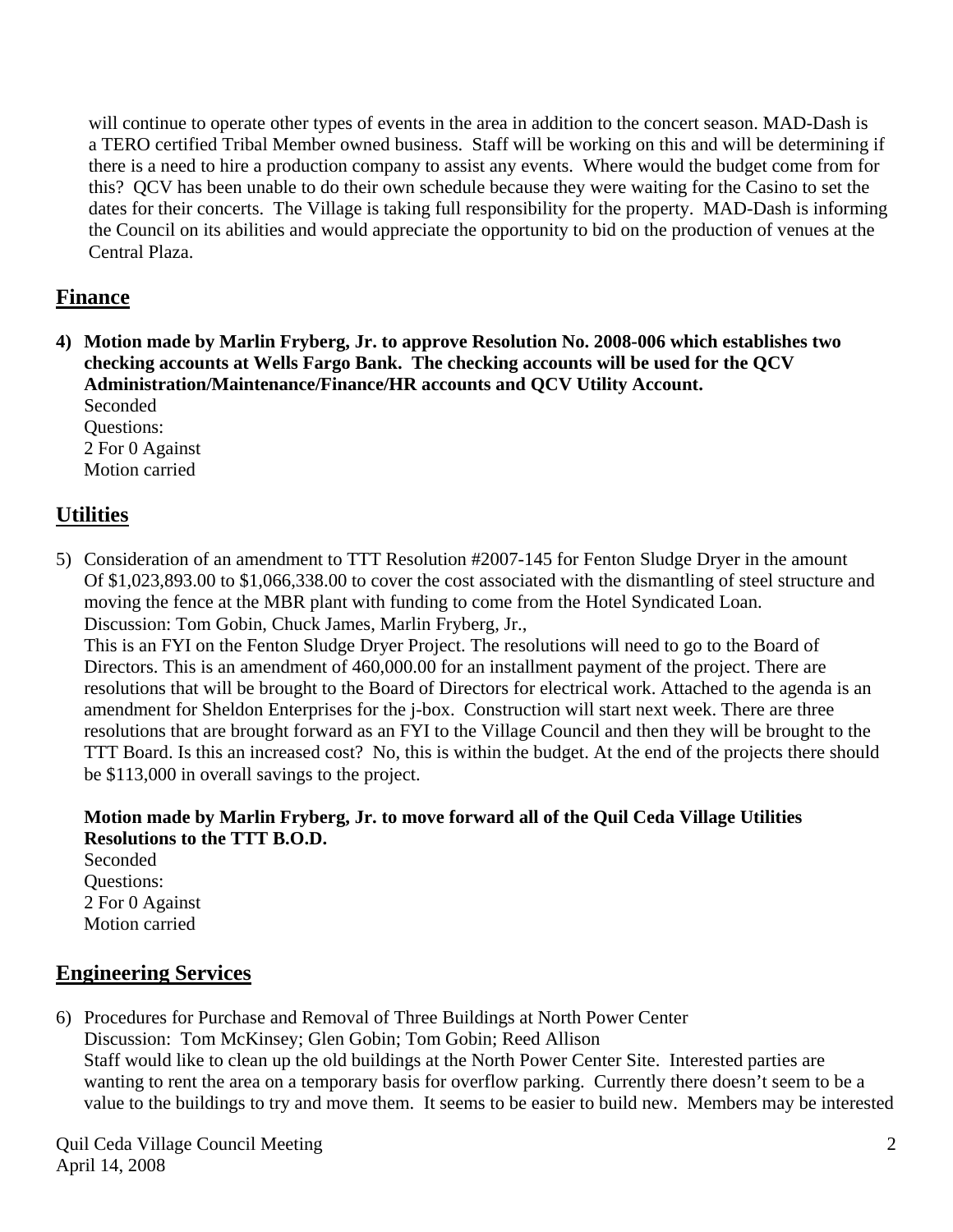in moving them. What would our liability be in dismantling or demolishing the building? The risk can be allocated in the contract. There is a government responsibility to oversee the process is done correctly. It is unknown if they are bolted or welded frames. Put it out to bid for demolish and/or removal Regardless there must be some type of insurance requirements. The pipe is damaged and will be disposed of properly. The conduit is not long enough to be usable. This will be advertised in the See- Yaht-Sub for Tribal Members to bid on. Staff met with some tribal departments who did not seem interested in removing the buildings for their department to use.

#### **Motion made by Marlin Fryberg Jr. to approve the removal of the three buildings at the north Power Center.**

 Seconded **Questions**  2 For 0 Against Motion carried

7) Procedures to close out the Tulalip Backup Ammunitions Storage Depot Discussion**:** Tom McKinsey;

 Cleanup up of the site has been completed and staff is recommending that the investigation be closed. This does not take away anything from the Tribes' Natural Resources. Staff would like to send a letter agreeing with the Defense Department's recommendation to close out the Tulalip Backup Ammunitions Storage Depot.

### **Motion made by Marlin Fryberg Jr. to close the investigation on the Tulalip Backup Ammunitions Storage Depot at the Village level and move it to the Tulalip Board of Directors for final consideration**.

Seconded

 Questions: Is there any potential for long term monitoring? Staff does not believe there is a need for this. Legal wants to make sure the language in the letter says that there should be a right to come back if any future problems arise. How often is the water quality tested?

2 For 0 Against

Motion carried.

## 7) Beaver Ditch West of  $27<sup>th</sup>$  Avenue

Discussion: Tom McKinsey; Tom Gobin; Glen Gobin; Nina Reece

Beavers are trying to claim the ditches and make waterways. Running pipe in ditches was the first thought put now it is to use the existing ditch to improve the old waterway and have it tie into the existing creek. The slope works. The idea is to control the ground water and surface water. The plan is to possibly use pipe and cover it. We would have to cut under  $27<sup>th</sup>$  Avenue to tie into the existing creek. Utilities has some purple reuse pipe that might be able to be used. It is slightly damaged by UV. Natural Resources is going to test the existing flow. Natural Resources said that the population will need to be controlled. The beavers will always be here but there numbers are increasing. Using Utilities pipe makes sense.

#### **Motion made by Marlin Fryberg Jr. to design the drainage ditch west of 27th Avenue and come back with a cost to complete the project.**  Seconded